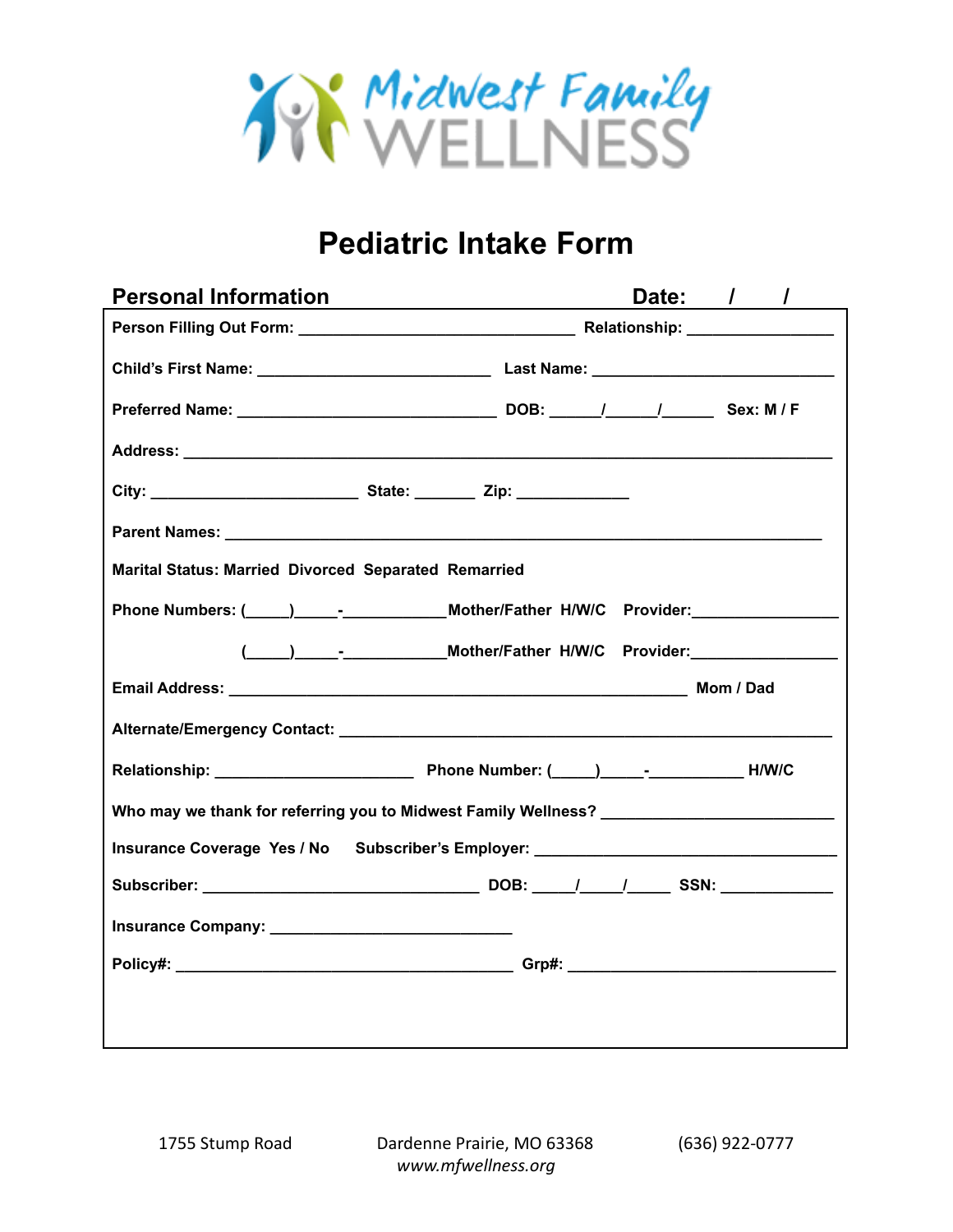

#### **Reason For Seeking Chiropractic Care** Has your child had previous chiropractic care? Yes / No When: \_\_\_\_\_/ \_\_\_\_\_/ **Why are you seeking care today? \_\_\_\_\_\_\_\_\_\_\_\_\_\_\_\_\_\_\_\_\_\_\_\_\_\_\_\_\_\_\_\_\_\_\_\_\_\_\_\_\_\_\_\_\_\_\_\_\_\_\_\_\_\_\_\_\_\_\_\_\_\_\_\_** When did this begin? **Has your child had any major accidents or falls? If so, when and circumstances? \_\_\_\_\_\_\_\_\_\_\_\_\_\_\_\_\_\_\_\_\_\_\_\_\_\_\_\_\_\_\_\_\_\_\_\_\_\_\_\_\_\_\_\_\_\_\_\_\_\_\_\_\_\_\_\_\_\_\_\_\_\_\_\_\_\_\_\_\_\_\_\_\_\_\_\_\_\_\_\_\_\_\_\_\_\_\_\_\_\_\_\_\_ \_\_\_\_\_\_\_\_\_\_\_\_\_\_\_\_\_\_\_\_\_\_\_\_\_\_\_\_\_\_\_\_\_\_\_\_\_\_\_\_\_\_\_\_\_\_\_\_\_\_\_\_\_\_\_\_\_\_\_\_\_\_\_\_\_\_\_\_\_\_\_\_\_\_\_\_\_\_\_ How has this affected your child's daily activities? \_\_\_\_\_\_\_\_\_\_\_\_\_\_\_\_\_\_\_\_\_\_\_\_\_\_\_\_\_\_\_\_\_\_\_\_\_\_\_\_\_\_\_\_\_\_\_\_\_\_ Have you seen any other providers? \_\_\_\_\_\_\_\_\_\_\_\_\_\_\_\_\_\_\_\_\_\_\_\_\_\_\_\_\_\_\_\_\_\_\_\_\_\_\_\_\_\_\_\_\_\_\_\_\_\_\_\_\_\_\_\_\_\_\_\_\_\_ Child's PCP: \_\_\_\_\_\_\_\_\_\_\_\_\_\_\_\_\_\_\_\_\_\_\_\_\_\_\_\_\_\_\_\_\_\_\_\_\_\_ Phone #: ( ) \_\_\_\_\_\_\_-\_\_\_\_\_\_\_\_\_\_\_\_\_\_ Date of Last Physical Examination: \_\_\_\_\_/\_\_\_\_\_/\_\_\_\_\_ Height: \_\_\_\_\_\_\_\_\_\_ Weight: \_\_\_\_\_\_\_\_\_\_\_ Any concerns at the last physical? \_\_\_\_\_\_\_\_\_\_\_\_\_\_\_\_\_\_\_\_\_\_\_\_\_\_\_\_\_\_\_\_\_\_\_\_\_\_\_\_\_\_\_\_\_\_\_\_\_\_\_\_\_\_ HEALTH CONCERNS Medications: \_\_\_\_\_\_\_\_\_\_\_\_\_\_\_\_\_\_\_\_\_\_\_\_\_\_\_\_\_\_\_ o Anxiety/Depression o ADD/ADHD Vitamins/Supplements: \_\_\_\_\_\_\_\_\_\_\_\_\_\_\_\_\_\_\_\_\_\_\_ o Autism o Other behavioral/Learning Disorders o Irritability/Nervousness o Bed Wetting o Constipation/Diarrhea o Nausea/Vomiting o Frequent Stomach Aches o Diabetes o Weight Issues (Losing/Gaining) o Fatigue/Sleep Issues o Asthma/Bronchitis/RSV/Pneumonia o Colic/Acid Reflux o Back/Neck Pain/Stiffness o Ear/Throat Infections o Headaches o Sinus Trouble o Allergies (Food/Seasonal)** o **Other \_\_\_\_\_\_\_\_\_\_**\_\_\_\_\_\_\_\_\_\_\_\_\_\_\_\_\_\_\_\_\_\_\_\_\_\_\_\_\_\_\_\_\_\_\_\_\_\_\_\_\_\_\_\_\_\_\_\_\_\_\_\_\_\_\_\_\_\_\_\_\_\_\_\_\_ **Explanations for checked boxes: \_\_\_\_\_\_\_\_\_\_\_\_\_\_\_\_\_\_\_\_\_\_\_\_\_\_\_\_\_\_\_\_\_\_\_\_\_\_\_\_\_\_\_\_\_\_\_\_\_\_\_\_\_\_**  $\mathcal{L}_\mathcal{L} = \{ \mathcal{L}_\mathcal{L} = \{ \mathcal{L}_\mathcal{L} = \{ \mathcal{L}_\mathcal{L} = \{ \mathcal{L}_\mathcal{L} = \{ \mathcal{L}_\mathcal{L} = \{ \mathcal{L}_\mathcal{L} = \{ \mathcal{L}_\mathcal{L} = \{ \mathcal{L}_\mathcal{L} = \{ \mathcal{L}_\mathcal{L} = \{ \mathcal{L}_\mathcal{L} = \{ \mathcal{L}_\mathcal{L} = \{ \mathcal{L}_\mathcal{L} = \{ \mathcal{L}_\mathcal{L} = \{ \mathcal{L}_\mathcal{$  $\bf\textit{Surgeries/Hospitalizations:}$

## **Pregnancy/Delivery**

1755 Stump Road Dardenne Prairie, MO 63368 (636) 922-0777 *www.mfwellness.org*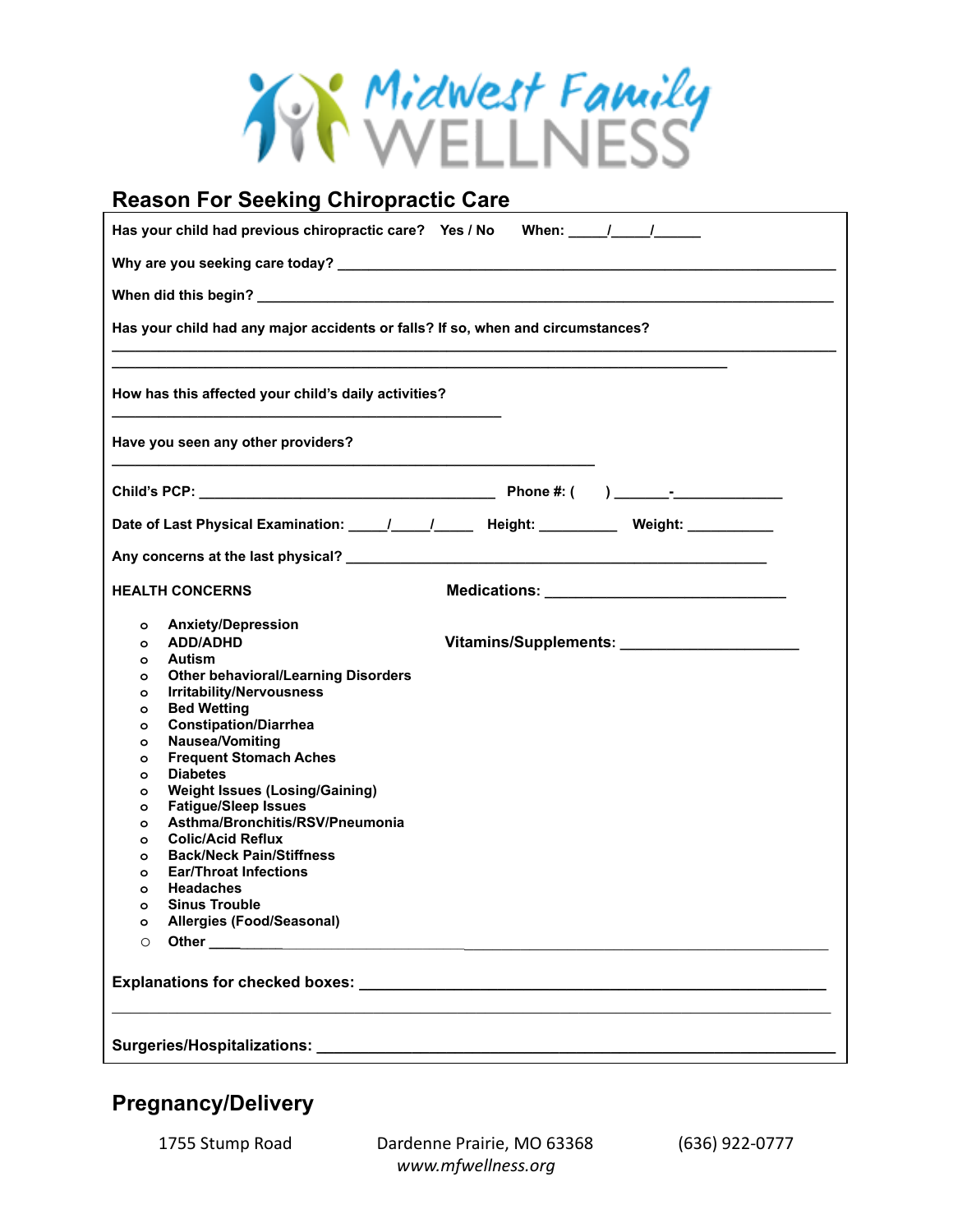

| Were there any complications during pregnancy or delivery? Yes / No |                                             |  |  |
|---------------------------------------------------------------------|---------------------------------------------|--|--|
| Type of delivery: ______________________________                    |                                             |  |  |
| Were forceps or a vacuum used? Yes / No                             | Was there any twisting or pulling? Yes / No |  |  |
|                                                                     |                                             |  |  |
|                                                                     |                                             |  |  |

### **Lifestyle**

| Does your child have a balanced diet? Yes / No<br>How much water do they drink per day? _____________ |  |  |  |
|-------------------------------------------------------------------------------------------------------|--|--|--|
| Does your child balance school/extracurricular/social situations well?                                |  |  |  |
| Do you have any concerns you wish to discuss? __________________________________                      |  |  |  |
|                                                                                                       |  |  |  |
|                                                                                                       |  |  |  |

# **Permission to treat a minor**

|                                                                                                              | , give Midwest Family Wellness |
|--------------------------------------------------------------------------------------------------------------|--------------------------------|
| permission to examine, x-ray (if necessary), and treat <b>with the control of the control of the control</b> |                                |
| DOB / / .                                                                                                    |                                |
| Parent /Guardian Signature: _______                                                                          | Date: $/$ /                    |

## **HIPAA Consent**

1755 Stump Road Dardenne Prairie, MO 63368 (636) 922-0777 *www.mfwellness.org*